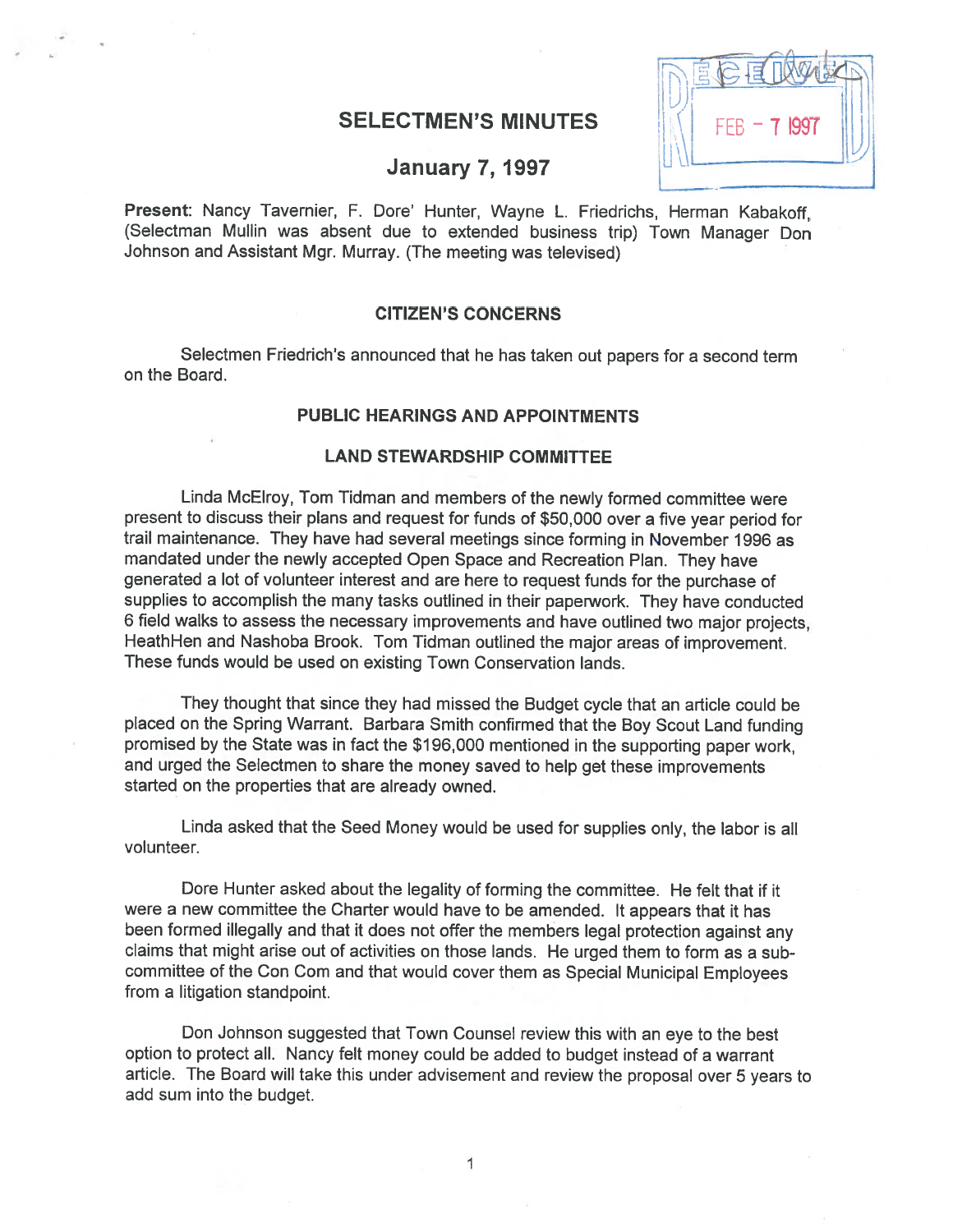#### POLICE DEPARTMENT ALCOHOL COMPLIANCE PROGRAM

Detectives Grey and Fenniman were sworn in by Mr. Hunter. Chief Robinson outlined the procedure used by the Department during the "stings". He introduced Andrea Burgess the intern who was the underage person used by the Department to conduct the operation with the detectives. The Department conducted the operation under the guidelines established by the ABCC and discussed the 5 violations out of the 18 establishments mirrored in the 1995 survey. He said that the Department intends on conducting these stings in the future and feels that they are worthwhile to the community.

#### MAKAHA RESTAURANT LIQUOR VIOLATION HEARING

Mr. Charles Kadison representing Mr. Lee said that his client did not contest the findings. Mr. Lee in fact was the person who served Ms. Burgess and did not check for an ID. He further said that Mr. Lee has had problems with the restaurant since he took it over <sup>a</sup> year ago with the new partners. They renovated, and attempted to <sup>g</sup>ive it <sup>a</sup> go, but things went down hill. Internal problems and discipline lacked. In March they had the late night incident that resulted in the <sup>7</sup> day suspension and then again the ABCC Sting which resulted in the <sup>3</sup> day suspension that was paid by fine in lieu of suspension just highlighted to him that he could not handle the business any further. He has been in negotiations to sell the business and is concluding the negotiations. The two new stockholders are currently working at the restaurant as Bar Manager and Manager since November. Mr. Kadison said that he hopes to file the required paperwor<sup>k</sup> before he goes on vacation. The Board asked if this was an "Arms Length" transaction and if Mr. Lee's prospective stockholders were relatives. Mr. Kadison said that they were not relatives and it is an Arms Length Transaction. Mr. Hunter asked how many customers were in the establishment at the time of the liquor service. Det. Fenniman noted one other customer at <sup>a</sup> table in the Bar area.

Don Gilberti, resident asked the Board to understand the Business side and that the Town should suppor<sup>t</sup> businesses.

Wayne said that this was the third violation in <sup>a</sup> year and felt that the new owners should not be penalized for current management. However, he was concerned with the violations and felt <sup>a</sup> suspension was in order. Herman agree<sup>d</sup> that the propose<sup>d</sup> new owners should ge<sup>t</sup> <sup>a</sup> fair shot. Dore' disagreed with Herman and Wayne. He felt the Board should impose <sup>a</sup> penalty on the current owner.

NANCY TAVERNIER - Moved to suspend the Makaha's Liquor License for a period of three days commencing January 12, 1997, further to sign the 1997 renewal affidavit. DORE' HUNTER - Second. UNANIMOUS VOTE.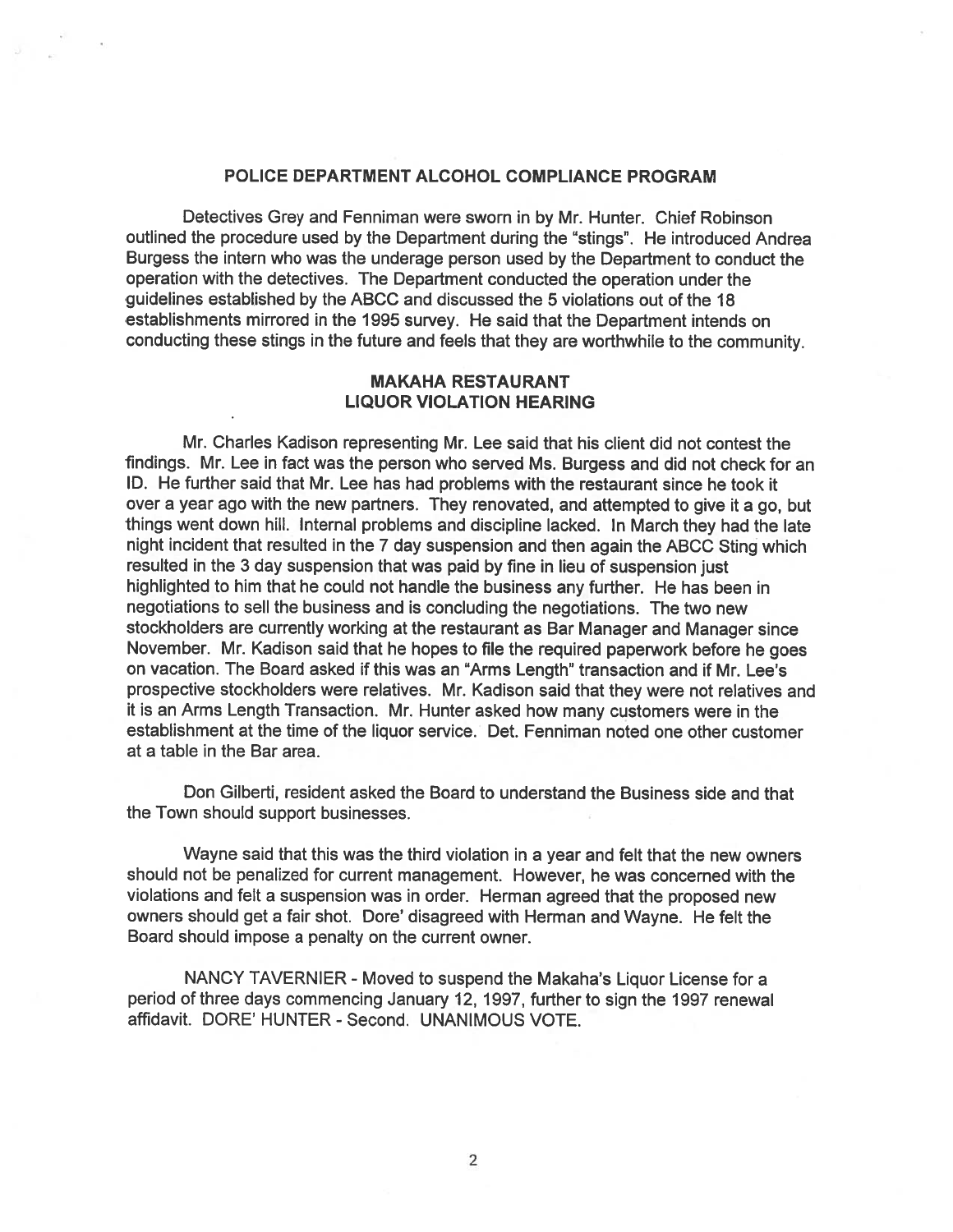### BENJARONG LIQUOR VIOLATION HEARING

Prayong Techasouvapak representing the Benjarong Restaurant apologized for the violation. She said the person at the bar was only employed for 6 days and unfortunately, she had gone to the kitchen when the violation took place to check on the status of the leaking roof. It was noted that this is the restaurant's second offense and that the Board was concerned about it happening again. Mr. Hunter asked the Detective how many people were in the restaurant at the time of the violation. He responded that Ms. Burgess was the only customer.

DORE' HUNTER - Moved to issue <sup>a</sup> three day suspension to commence on January 12, 1997. In addition the managemen<sup>t</sup> is to submit liquor serving policy signed by each current employee to the Board for the file. WAYNE FRIEDRICHS. - Second. UNANIMOUS VOTE.

### DONELAN'S SUPERMARKET LIQUOR VIOLATION HEARING

Mr. Donelan had no excuse for the violation. He noted that the store was busy at the time, it was <sup>a</sup> Saturday morning, the training program had obviously been deficient. They are addressing that, they have ordered more signage and reduced the number of registers from five to three. The cashier was suspended and later terminated. They are trying harder and have taken extreme measures to assure it doesn't happen again.

DORE' HUNTER - Moved to send a letter of warning as first offense to Donelan's Supermarket and to have them re-submit their liquor policy signed by all current employees. WAYNE FRIEDRICHS - Second. UNANIMOUS VOTE.

### BUSCEMI'S TOWN LINE CONVENIENCE LIQUOR VIOLATION HEARING

Mr. Kadison representing Mr. Buscemi said that his client did not contest the findings. The clerk asked for the ID but when she didn't have one, he sold it to her any way. He felt she was older and buying <sup>a</sup> higher end beer and in <sup>a</sup> small quantity and therefore did not feel she was under age. Mr. Hunter asked how many people were in the store at the time. There appeared to be one other customer <sup>p</sup>laying the lottery.

DORE' HUNTER - Moved to issue <sup>a</sup> letter of warning as first offense violation and to have them re-submit their liquor policy signed by all current employees.. HERMAN KABAKOFF - Second. UNANIMOUS VOTE.

### SICHUAN PAVILION LIQUOR VIOLATION HEARING

Ms. Wong was presen<sup>t</sup> and the Board noted that she had responded to their concerns in writing and had already obtained the signatures of the employees on the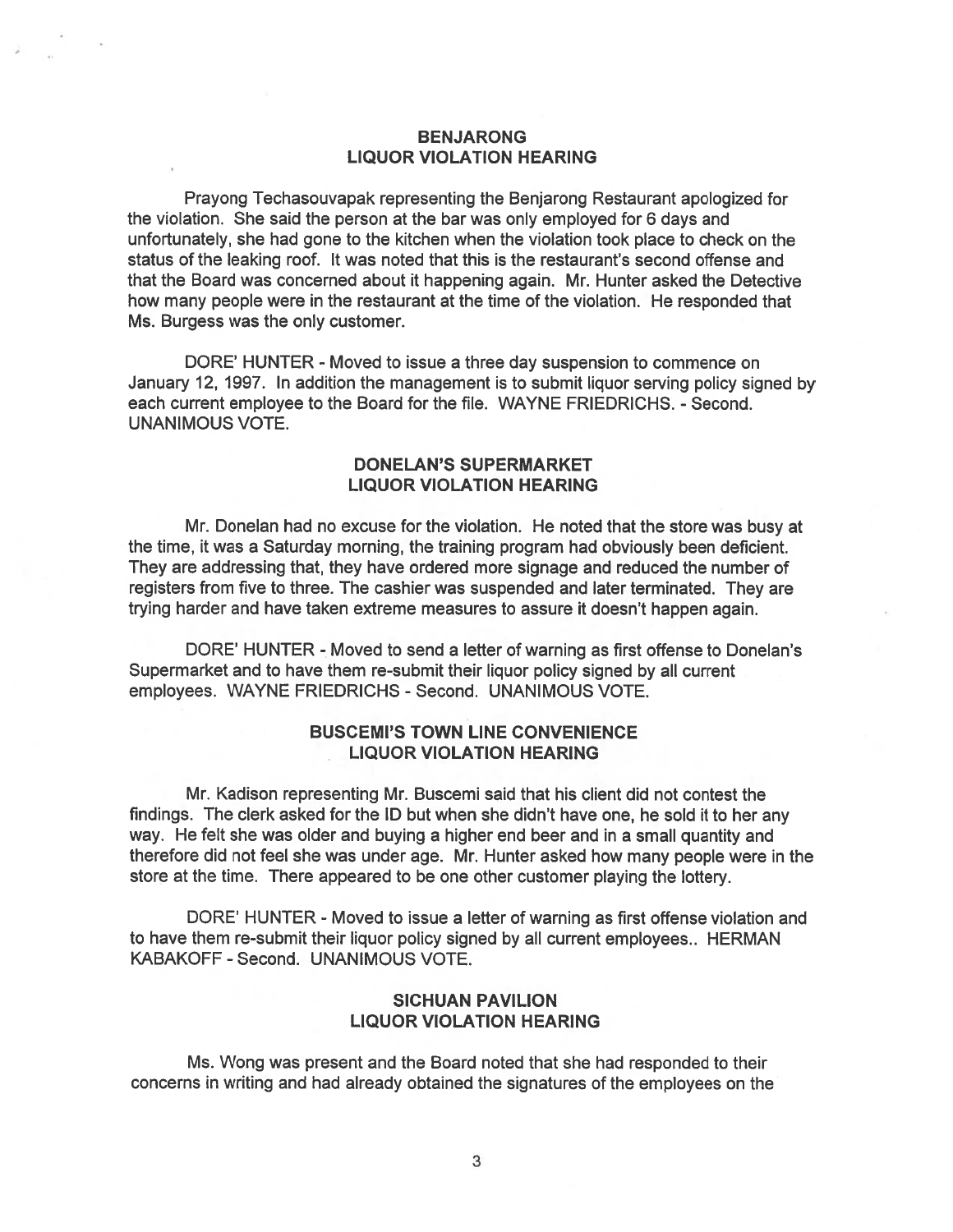### liquor service Policy. DORE' HUNTER - Moved to issue <sup>a</sup> letter of warning as first offense violation. HERMAN KABAKOFF - Second. UNANIMOUS VOTE. SELECTMEN'S BUSINESS

<sup>2001</sup> Meeting: Nancy remained the Board of the <sup>2001</sup> meeting on January 15th at the Senior Center.

JANUARY 11TH BUDGET MEETING: Selectmen will bring bag lunch and begin at 8:45 with coffee. Staff will provide cold drinks and coffee for those in attendance.

TAX BILL EXPLANATION: It was noted that the Tax Bill Increase handout that was prepared by staff was excellent. Nancy thanked staff for the effort, and wished it had been available for the Municipal Quarterly.

BOSTON EDISON: Herman asked if we would be getting <sup>a</sup> more detailed response to the concerns expresse<sup>d</sup> to Boston Edison. Nancy noted that they would be in on the 21st and suspected that what was received was just <sup>a</sup> form letter that everyone received and that <sup>a</sup> more detailed response would be presented on Tuesday the 21st.

ALG: Additional items for the ALG Agenda was discussed. FY98 Deficit not 97 as noted would be discussed, and the ABC Building Committee should be included on the Agenda.

PLANNING BOARD ARTICLES: Nancy thought that one Board member should attend the public hearing and then be assigned as the Board member to handle all zoning articles for the upcoming town meeting. Wayne volunteered to be the Board member assigned to handle the articles and attendance at the public hearing.

CITIZEN COMPLAINT: The Board discussed Mr. Dietrich's Letter about the Roche Bros. Parking lot and the impression that Roche Bros. employees are <sup>g</sup>iving patron's about the Town being the designer of the parking lot. It was decided to have staff look at the lot and to have someone talk with managemen<sup>t</sup> of Roche Bros. about the issue of lot design.

# CONSENT AGENDA

DORE' HUNTER - Moved to Approve. WAYNE FRIEDRICHS - Second. UNANIMOUS VOTE.

### TOWN MANAGER'S REPORT

No Issues to discuss

## EXECUTIVE SESSION

WAYNE FRIEDRICHS - Moved to go into Executive Session for the purpose of discussing Contract Negotiations. DORE' HUNTER -Second. UNANIMOUS VOTE.